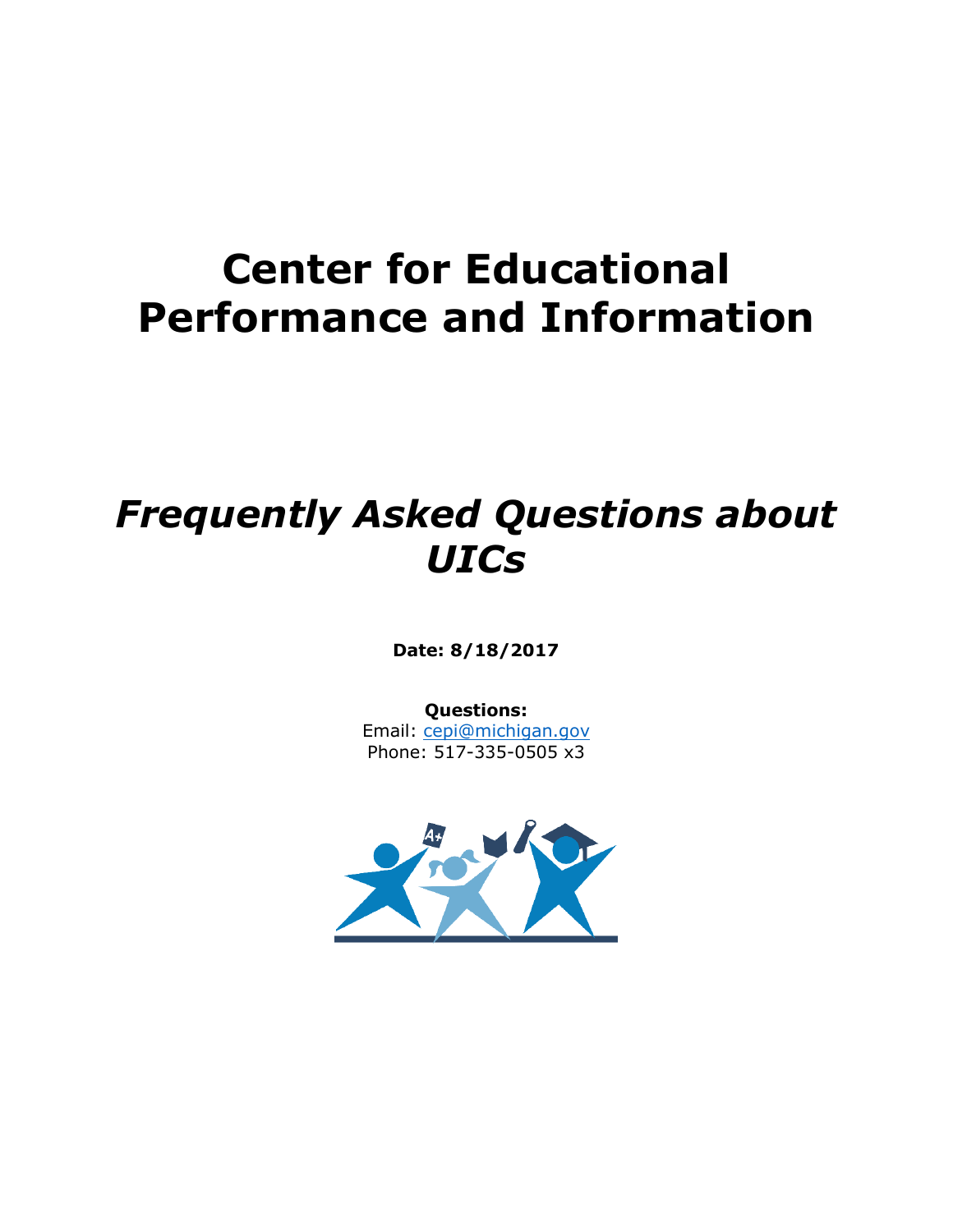## **Contents**

| 1. |                                                                                                                                          |
|----|------------------------------------------------------------------------------------------------------------------------------------------|
| 2. |                                                                                                                                          |
| 3. |                                                                                                                                          |
| 4. | Why would I need to submit a UIC to get a UIC?  5                                                                                        |
| 5. | What documents do I need to see to accurately submit a UIC request                                                                       |
| 6. | What purpose does the Multiple Birth Order field serve? 6                                                                                |
| 7. |                                                                                                                                          |
| 8. |                                                                                                                                          |
| 9. |                                                                                                                                          |
|    | 10. Is the request process different for Institutions of Higher Education?  9                                                            |
|    |                                                                                                                                          |
|    | 12. What's the difference between UIC linking and splitting student                                                                      |
|    | 13. I want to link UICs. Which record should be the primary UIC? 10                                                                      |
|    | 14. A student's personal core information is wrong. What should I do?  10                                                                |
|    | 15. I just generated a new UIC with the wrong information. How do I fix it?<br>11                                                        |
|    |                                                                                                                                          |
|    | 17. I created a second UIC for a student by mistake. Can you delete it,                                                                  |
|    | 18. I need a UIC for a twin. How do I create one?  11                                                                                    |
|    | 19. What now? Somebody took our student's UIC to report for a collection.<br>11                                                          |
|    | 20. Why does the Request for UIC Collection upload process take so long?<br>11                                                           |
|    | 21. I'm a researcher and would like to study Michigan students. Can I get                                                                |
|    | 22. I work for a law enforcement agency and I believe CEPI has access to<br>student information that would assist in an ongoing criminal |
|    | 23. What student name information should I submit to get a UIC?  12                                                                      |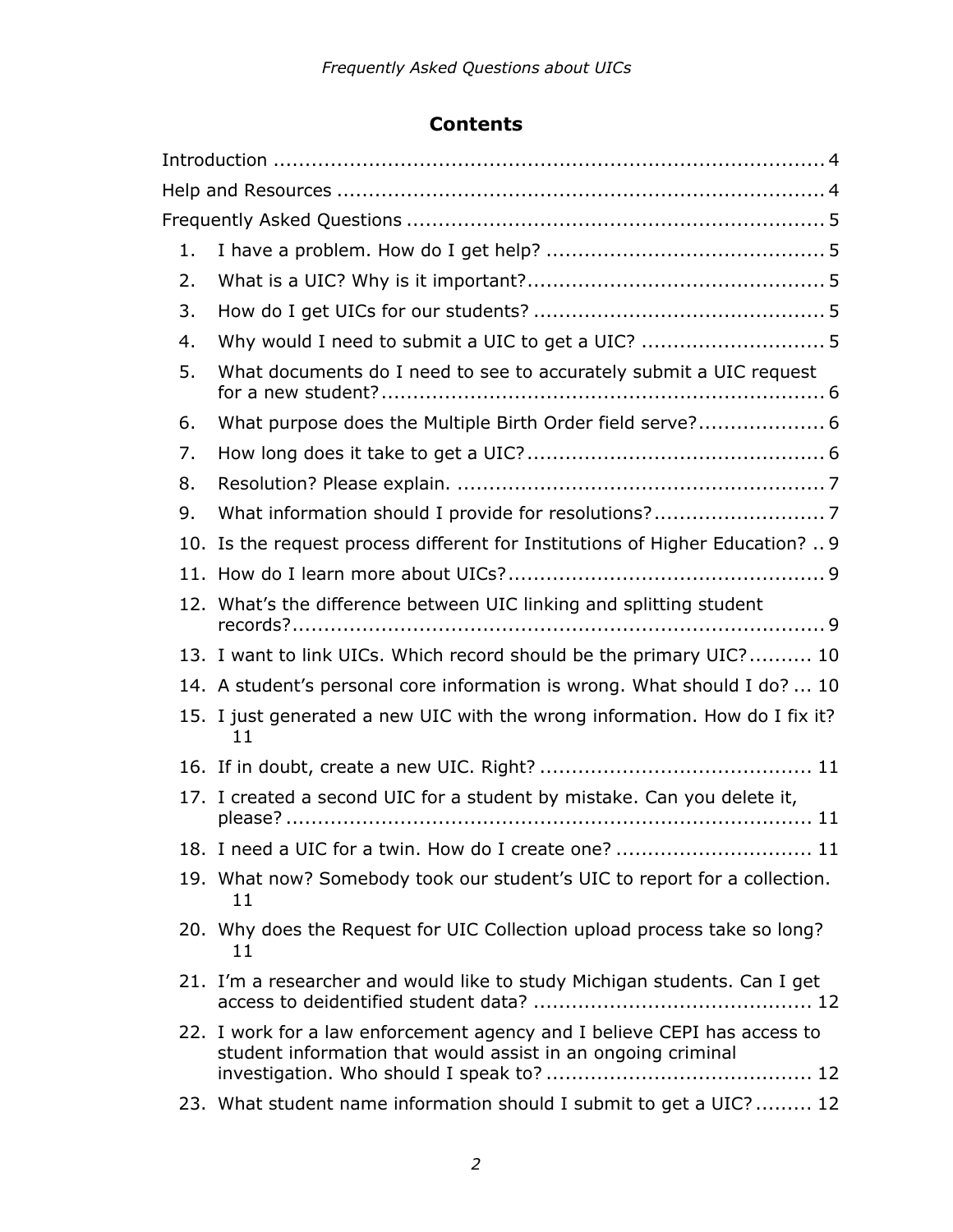#### *Frequently Asked Questions about UICs*

| 24. Why is the student's middle name such a big deal?  13               |  |
|-------------------------------------------------------------------------|--|
| 25. What details should I submit for a student who identifies as        |  |
|                                                                         |  |
| 26. Who can (and should) be requesting UICs for my school district?  13 |  |
| 27. Do I need to put the UIC on a student transcript?  14               |  |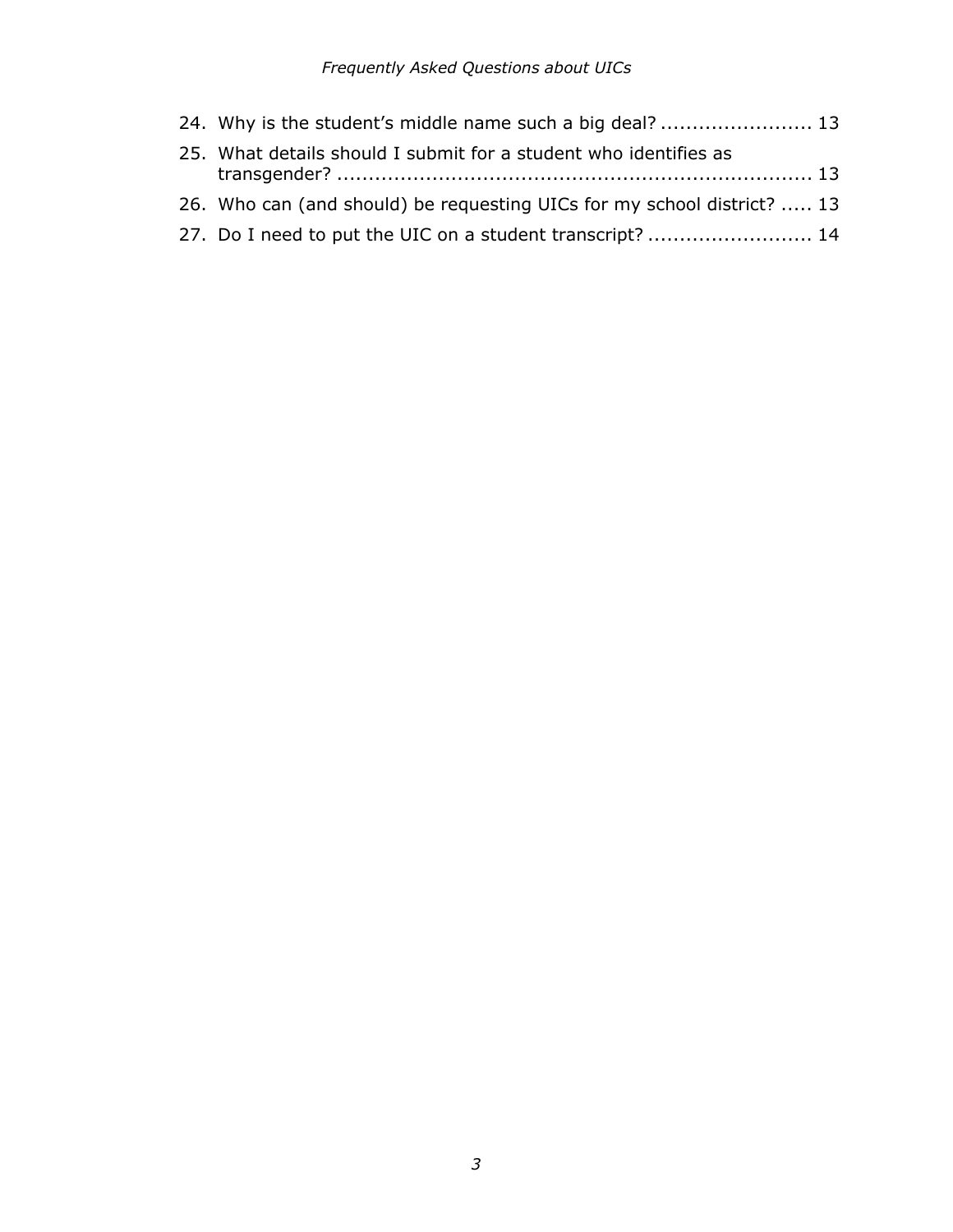## **Introduction**

<span id="page-3-0"></span>This manual presents frequently asked questions about Unique Identification Codes. CEPI staff recognize school administrators will have different levels of experience with CEPI applications, and UICs represent yet another specialized topic. The intention here is to convey basic information and advice for handling UICs.

## **Help and Resources**

<span id="page-3-1"></span>If you have questions not covered by this manual and our other posted support material, please contact our customer support team at [cepi@michigan.gov.](mailto:cepi@michigan.gov) Email allows us to better research and respond to your questions, but if email is not an option, you can call us at 517-335-0505 x3.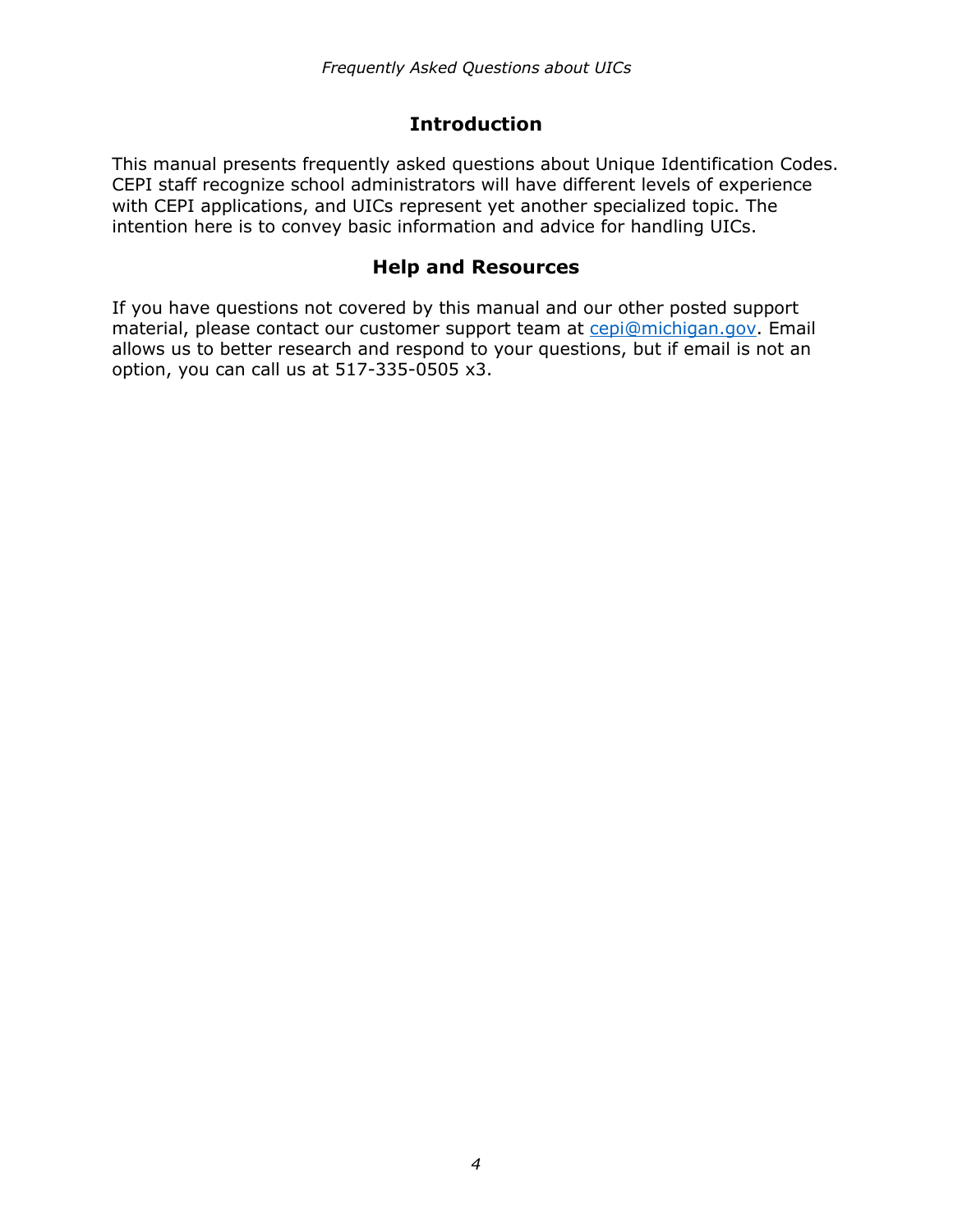## **Frequently Asked Questions**

## <span id="page-4-1"></span><span id="page-4-0"></span>**1. I have a problem. How do I get help?**

First, briefly write down the problem for your records. What was your goal? What action did you take? When did you try? What result are you seeing?

Second, check CEPI's web pages for available information. This may take time, but it is possible to find useful answers in CEPI documentation.

Third, contact CEPI customer support. CEPI staff will assist, but you can speed up the process if you describe your problem clearly.

## <span id="page-4-2"></span>**2. What is a UIC? Why is it important?**

Unique Identification Codes are distinct, state-assigned, ten-digit codes used to identify students. At a minimum, public schools in Michigan are required to have UICs for all students. Once a student has been assigned a UIC, school administrators or individuals authorized to act on behalf of schools may submit student data for state reporting needs.

The UIC is important because it links records across multiple school districts and time periods to a single student. Consequently, UICs make it possible to analyze educational outcomes for students as they progress through the school system.

CEPI is the Michigan agency responsible for maintaining student UIC information.

## <span id="page-4-3"></span>**3. How do I get UICs for our students?**

Authorized individuals may request UICs for students using the Michigan Student Data System. There are two options available to MSDS users. First, the Student Search feature in the MSDS navigation menu allows them to search for a single student and request a UIC if no record of the student is found. Second, MSDS users can upload a file with multiple student requests for UIC matching (aka *Request for UIC Collection*).

You will need to have a student's personal information ready to submit as part of a request:

- UIC (if already known)
- Last name
- First name
- Middle name (if there is one)
- Suffix (if there is one)
- Date of birth
- Multiple birth order (see  $#6$ )
- Gender

## <span id="page-4-4"></span>**4. Why would I need to submit a UIC to get a UIC?**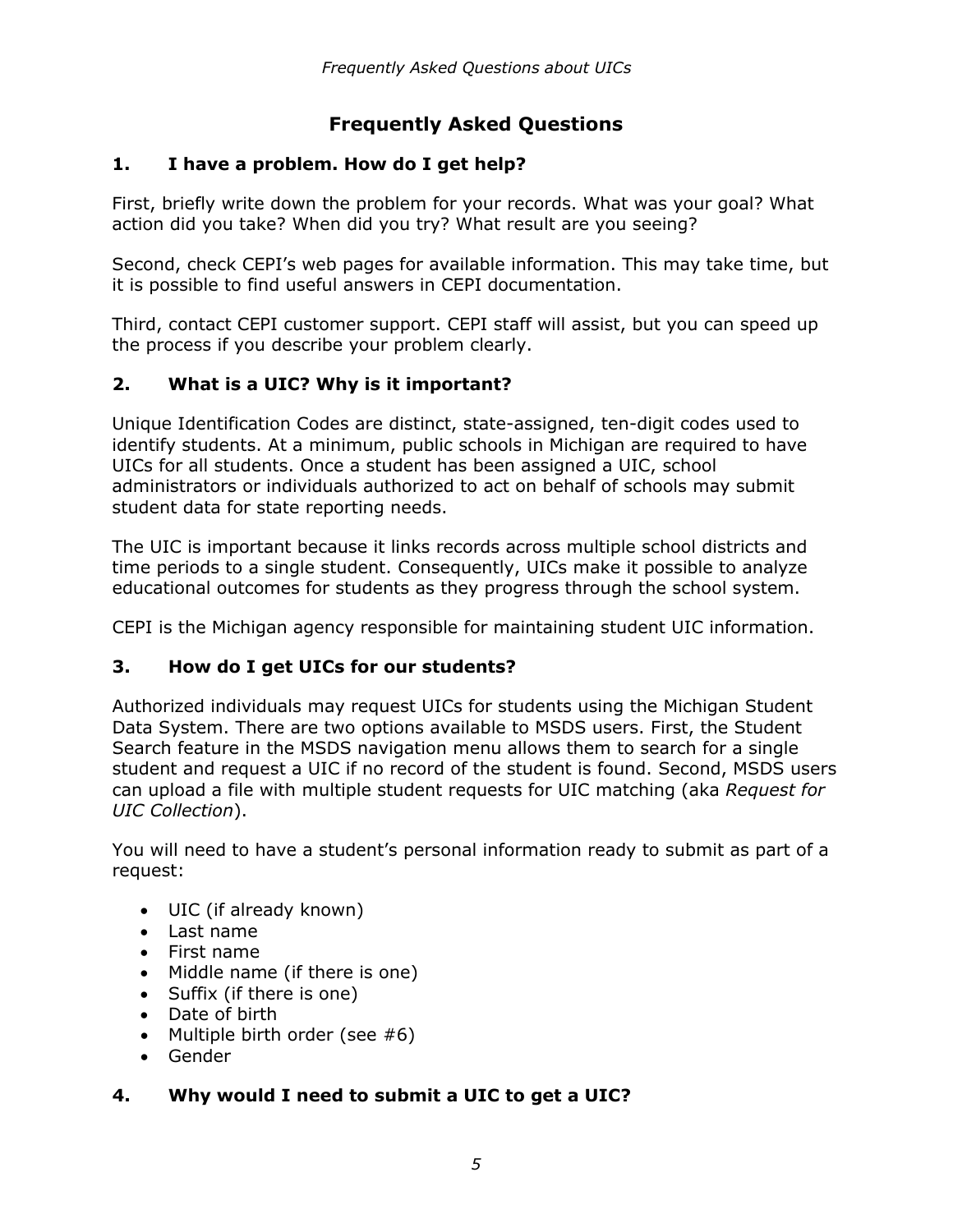The answer relates to how your entity's student information system works and automates a *Request for UIC Collection*. If you already know UICs for some students, your SIS may automatically populate a *Request for UIC Collection* with all the currently enrolled students' records, including known UICs.

An advantage of submitting a UIC is that it helps the UIC System match students. It becomes a massive advantage for post-secondary institutions because student details can change (e.g., last name), and the provision of a UIC with a request simplifies the matching process and informs CEPI staff who deal with requests sent to resolution (see #8).

The main point: it does no harm submitting a student UIC if you already know it.

#### <span id="page-5-0"></span>**5. What documents do I need to see to accurately submit a UIC request for a new student?**

Section 1135 of the Revised School Code [\(MCL 380.1135\)](http://www.legislature.mi.gov/(S(0swjjoh13n0gytqs3vfeu4zl))/mileg.aspx?page=GetMCLDocument&objectname=mcl-380-1135%20) requires a student to provide a certified copy of the student's birth certificate at first enrollment in a local or intermediate school district. Failing this, the student may provide other reliable proof of the student's identity and age, as determined by the school district, along with an affidavit explaining why the student cannot produce a copy of the birth certificate.

## <span id="page-5-1"></span>**6. What purpose does the Multiple Birth Order field serve?**

You're not required to submit information about Multiple Birth Order. MBO is what MSDS documentation calls an "optional" field, because it isn't meaningful for single birth students and has a default value of "0". But we would prefer that you submit for all cases where twins (triplets, etc.) of the same gender have the same or a similar first name. Aside from trying to maintain the integrity of MSDS records and the UIC System, accurate MBO information can be helpful.

For example, "Maria" and "Marisa," both girls with no middle name, same last name, and same date of birth, could be unrelated or they might be twins. MBO information, in conjunction with submitting entity code, would suggest the latter.

You would enter MBO information for these students as follows. If "Maria" is the first-born girl, you would enter the digit "1". Then for "Marisa" the younger twin, you would enter the digit "2".

## <span id="page-5-2"></span>**7. How long does it take to get a UIC?**

It depends. MSDS applies a series of matching rules to determine whether the student for whom a UIC has been requested constitutes a new record, or instead whether there is an existing record for the same student. The matching process is complicated because:

- Student details might be incorrectly entered (bad data)
- Student details legitimately change (record modifications)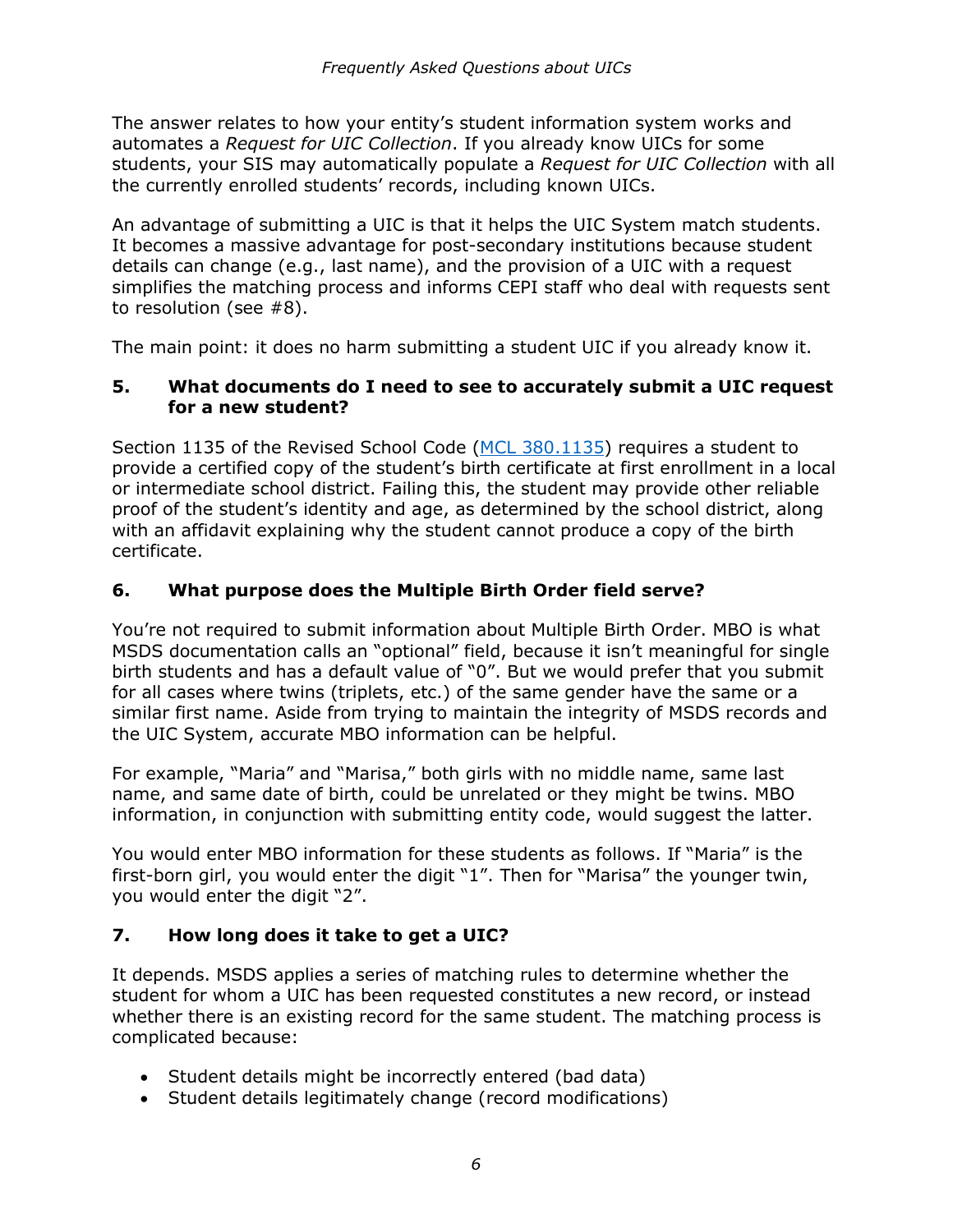• Students move between public and private schools, and even across states (migration)

If the student is new, MSDS will generate a new UIC within seconds or minutes. Delays in UIC assignment time are due to the number of other requests sent to MSDS at the same time and the number of students submitted in a *Request for UIC Collection* upload file.

When MSDS finds a potential match for a student, the request is sent for resolution. This means a human must make a final decision about whether a UIC record exists or not. CEPI staff will try to respond the same day, but during peak periods you should plan on three business days for a decision.

Please consider the timing of your UIC requests carefully. CEPI gathers student information throughout the calendar year and some of the official collections are large, so many districts may be requesting UICs at the same time. This demand can lead to delays in UIC assignments.

## <span id="page-6-0"></span>**8. Resolution? Please explain.**

When the UIC System cannot decide whether the submitted request details match an existing student record (i.e., a "potential match") in MSDS, the request is sent for manual resolution. Manual resolution involves a human who must decide if the UIC System has found a legitimate match (the *existing* UIC will be returned), or whether the request is distinct from any potential matches (a *new* UIC will be returned).

When users click on a student record in their entity's data staging area, a window will display the student request details alongside details for any potential matches. They can select to "Use This Potential" match, and they will see the match's UIC back in the staging area. Alternatively, users can "Request new UIC" and submit justification text explaining the need (or not, see #9) for a new UIC. CEPI staff will then use all available information to make the final determination. This decision will be reported back in the data staging area, along with UIC details for the student in question.

## <span id="page-6-1"></span>**9. What information should I provide for resolutions?**

Staff at the submitting entities are well placed to provide information that will simplify a resolution decision.

In terms of guidance, we recommend you:

 **Do explain your goal.** You either want a new UIC, or you want to update an existing record with submitted student details (see  $#14$ ). If you say so, the CEPI staff won't have to guess or try to reach you to clarify the request.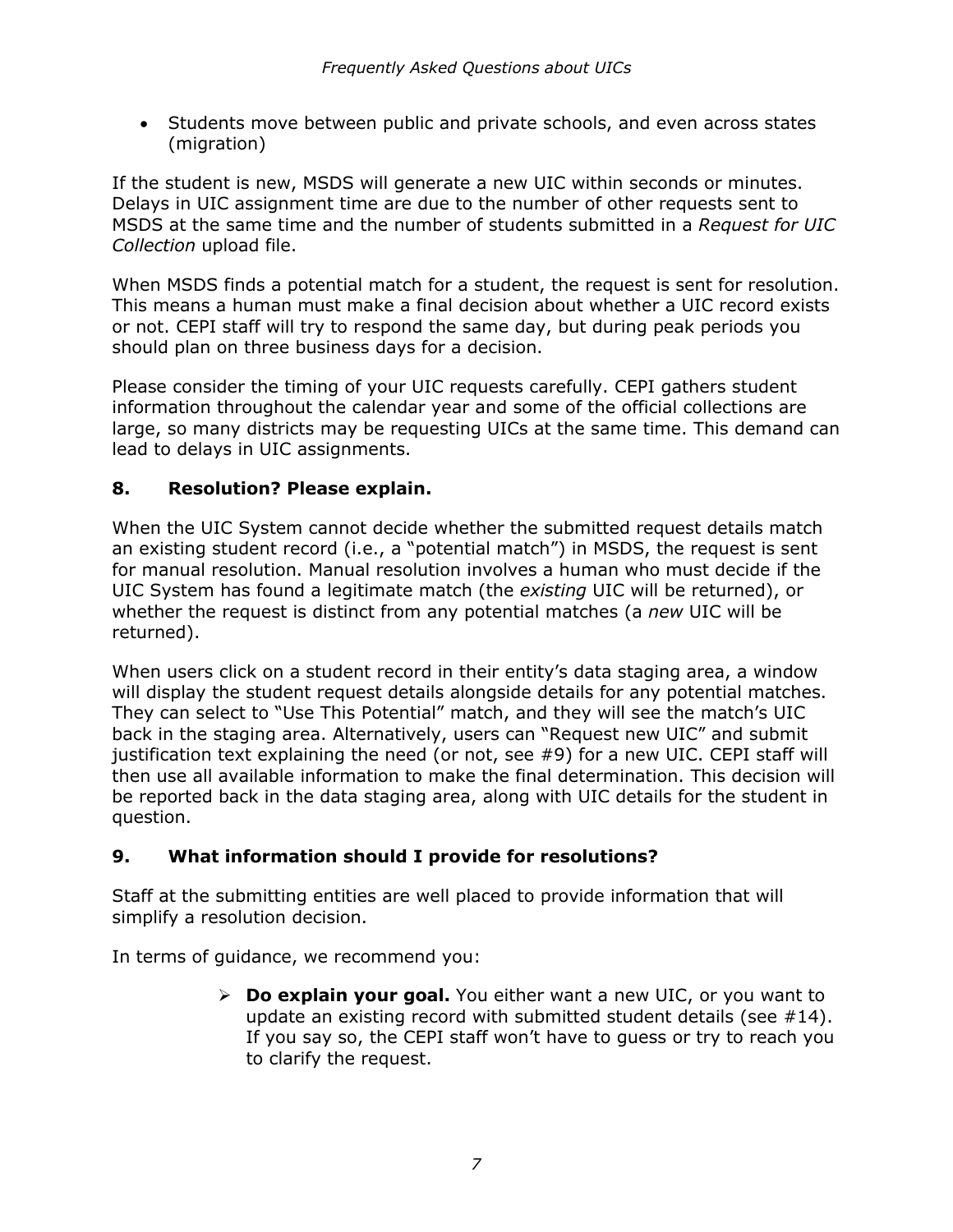- **Do verify a student's personal details using a birth certificate or other acceptable documentation** (see #5). **Then say you have done this.** This isn't redundant information. It helps CEPI staff with resolution because they know you have been diligent, and it increases their confidence in the data submission.
- **Do submit complete and accurate information**. Go by official documentation. For instance, you should enter "Theodore" as the student's first name, not "Teddy" because the parent (or even the student) says he prefers it. If there is a middle name, please provide it and don't simply provide an initial. Accurate information ensures the UIC System works effectively.
- **Do (please!) provide details that CEPI staff wouldn't know.**  For example, report if the student:
	- o Is living in Michigan for the first time
	- o Has previously been home schooled
	- o Attended a nonpublic/private school
	- o Is a twin
	- o Transferred from another Michigan school district
	- o Has changed legal names
- **Don't simply state the obvious, please.** CEPI staff can see submitted and potential match details. To be clear, the following justifications are unhelpful:
	-
	- o *"Not the same student."* o *"First name and DOB don't match."*
	- o *"The potential match isn't even close."*
	- o *"New student."*

But a submission with either of these explanations would be helpful:

- o *"I'm seeking a new UIC. I have verified the student birth certificate. The student's name is 'David' (not 'Davide' like the potential match)."*
- o *"I need to update the existing record. The potential match was entered incorrectly and the DOB is wrong. I've checked the student birth certificate and the student DOB is 10/03/2012 (not 10/02/2013)."*
- **Do contact the potential match's school district if you need more information.** Then report the information you have discovered. This is a helpful justification: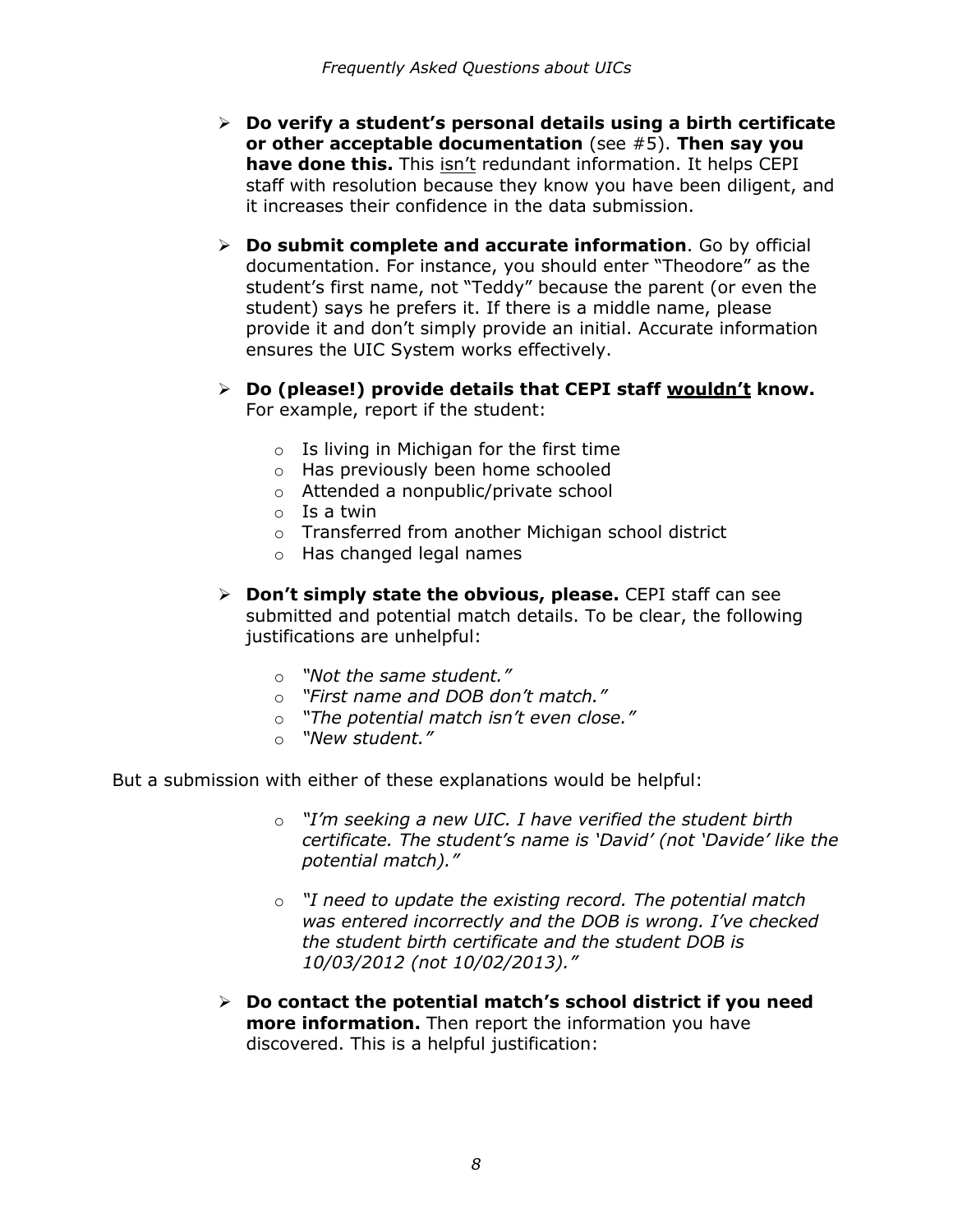o *"I need to update the matched record after seeing legal documents. I did speak to District Z and they confirmed the student has changed her name. This is the same student."*

### <span id="page-8-0"></span>**10. Is the request process different for Institutions of Higher Education?**

No. Institutions of Higher Education provide the same types of personal core information for UIC matching (see #3). However, if IHE administrators want to upload a file with multiple UIC requests, they will instead submit an *IHE Request for UIC Collection*.

#### <span id="page-8-1"></span>**11. How do I learn more about UICs?**

The best place to learn more about UICs is the [Request for UIC web page,](https://www.michigan.gov/cepi/pk-12/msds/request-for-uic) which has links to all the current materials relating to UICs.

#### <span id="page-8-2"></span>**12. What's the difference between UIC linking and splitting student records?**

It's easy to accidentally create a UIC for a student when one already exists. Duplicate UICs cause confusion and, if undetected, make it possible to splinter student histories with some collection records submitted for one UIC, and others submitted for another UIC.

The solution is *UIC linking*. When it becomes apparent two UICs refer to the same student, you should submit a request within MSDS, along with an explanation, to link the UICs.

Note: you will need to do research prior to submitting a request to link UICs. An important step is to reach out to individuals who created the UICs (quite likely in other districts) to verify the student for one UIC is the same student for another UIC. CEPI staff will then review the request and approve or deny it. MSDS will then update student records accordingly. A search for the student in question will yield a record showing all UICs for the student after the UICs are linked. The student history will display merged collection records.

UICs can also be unlinked. If you discover UICs refer to different students, please contact CEPI customer support. CEPI staff will review the student history and unlink UICs if necessary.

Another related challenge is when one district requests a student UIC and uses a potential match when the submitted student is different. This may lead to two different districts submitting separate collection records that appear for the one student.

To correct this situation, *splitting records* is necessary. This is an administrative activity that involves moving a previous collection record associated with one student UIC, to another student UIC. If you need to request a split, please reach out to CEPI customer support. Sometimes splitting will require the creation of a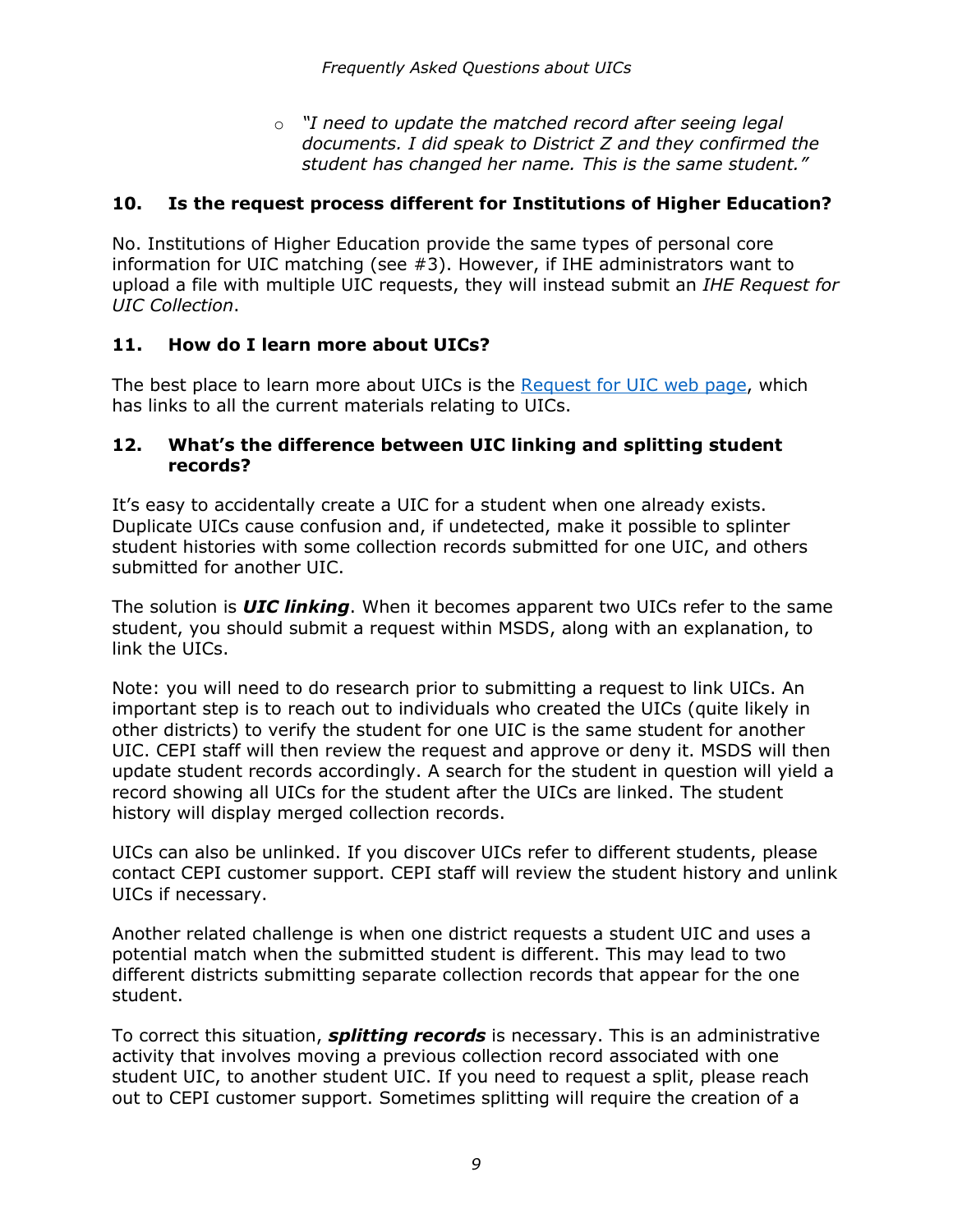second UIC first. Unlinking can also result in problematic splits of records. Either way, CEPI staff will work with you to ensure students are uniquely identified and have the correct records associated with them.

### <span id="page-9-0"></span>**13. I want to link UICs. Which record should be the primary UIC?**

There is no fixed rule. The general guidance is for the UIC with the most recent and complete student history to be set as the primary UIC. But sometimes the most recent history is not the most complete.

When you submit a request to link UICs, you will need to specify a primary UIC. Because the UIC system only matches submitted records against student Master Records that are marked as primary, it's very important the record with the most recent student information is set as primary. But if you would prefer to use a UIC that coincidentally has dated information, you will need to update the student details for this UIC before you submit a request for the UICs to be linked.

CEPI staff can override your selection. However, if you follow the guidelines above, the outcome is usually consistent with the request instructions.

#### <span id="page-9-1"></span>**14. A student's personal core information is wrong. What should I do?**

If you know some of a student's personal core information is incorrect, you should send updated information to CEPI. One way to do this is to upload a *Request for UIC Collection* and include the student details that have changed.

Note: this approach is possible but problematic because:

- 1. You're relying on the UIC System sending the student request to resolution, and the UIC System returning the correct student record as a potential match. If this doesn't happen, you've likely created a duplicate UIC needlessly.
- 2. A submitting entity can only update the MSDS master record if the existing record has no listed Primary Education Providing Entity (PEPE), or the submitting entity is the PEPE. Otherwise, the result could be a resolved match, but MSDS will retain the original (and obsolete) student information and discard the changes you tried to submit.

Instead, CEPI encourages you to do one of the following actions:

- 1. Submit a Student Record Maintenance with correct details for the student.
- 2. Submit the new information as part of the fall, spring or end-of-year (EOY) general collection. After your district certifies and the close out establishes PEPE status, the MSDS master record information will update.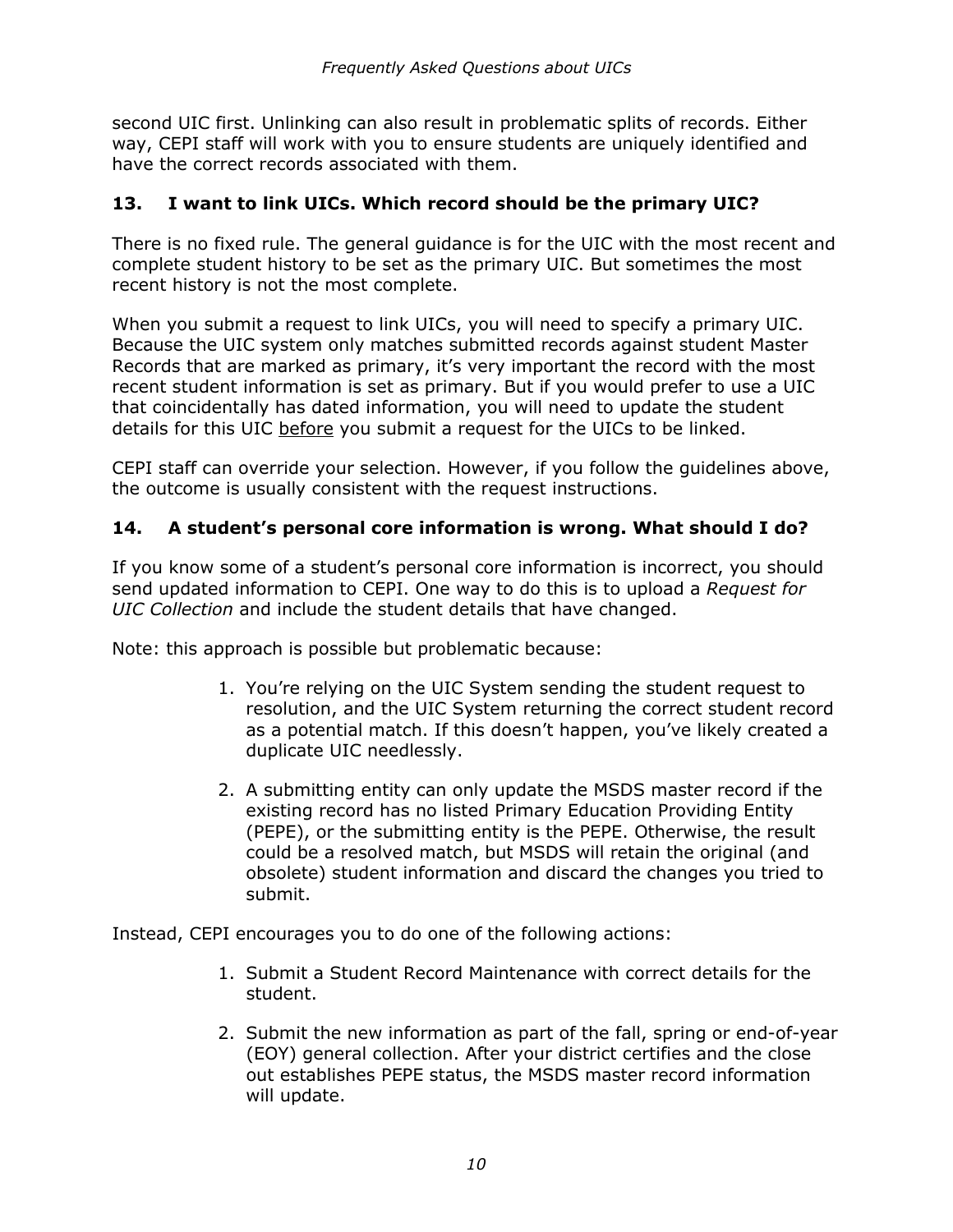#### <span id="page-10-0"></span>**15. I just generated a new UIC with the wrong information. How do I fix it?**

You should follow the CEPI guidelines detailed above (see #14). If in doubt, please contact CEPI customer support.

## <span id="page-10-1"></span>**16. If in doubt, create a new UIC. Right?**

Wrong. Accidents do happen, but the generation of duplicate UICs undermines student identification management at CEPI. The entire point of a UIC is to distinguish students. Duplicate UICs confound the UIC System, and they make MSDS users and CEPI staff doubt what record (if any) is valid for a given student.

To be clear, please follow the CEPI guidelines detailed above (see  $#14$ ).

#### <span id="page-10-2"></span>**17. I created a second UIC for a student by mistake. Can you delete it, please?**

There is no way to authorize a UIC deletion. Once assigned, a UIC exists as a permanent record. If you do create a second (duplicate) UIC, please submit a request in MSDS to link the two student UICs or contact CEPI customer support for help.

## <span id="page-10-3"></span>**18. I need a UIC for a twin. How do I create one?**

The UIC System struggles to differentiate between twins with similar names. You might submit twin "Maria" (new request) and the UIC System will return a potential match for twin "Marisa" (existing record).

If you try to add the twin using the Student Search feature, MSDS will return the existing record. Instead, if you submit a *Request for UIC Collection*, the request for Maria may be sent to resolution.

We encourage you to submit a *Request for UIC Collection*. If it returns a match (i.e., the existing record), contact CEPI customer support. CEPI staff will be able to work with your request in the MSDS data staging area to generate a new UIC.

#### <span id="page-10-4"></span>**19. What now? Somebody took our student's UIC to report for a collection.**

Please contact CEPI customer support. This is a serious issue that impacts multiple stakeholders, so we ask that you tell us as soon as you find a submission conflict. CEPI staff will work with you to resolve the situation – UIC creation if necessary, then splitting of records.

#### <span id="page-10-5"></span>**20. Why does the Request for UIC Collection upload process take so long?**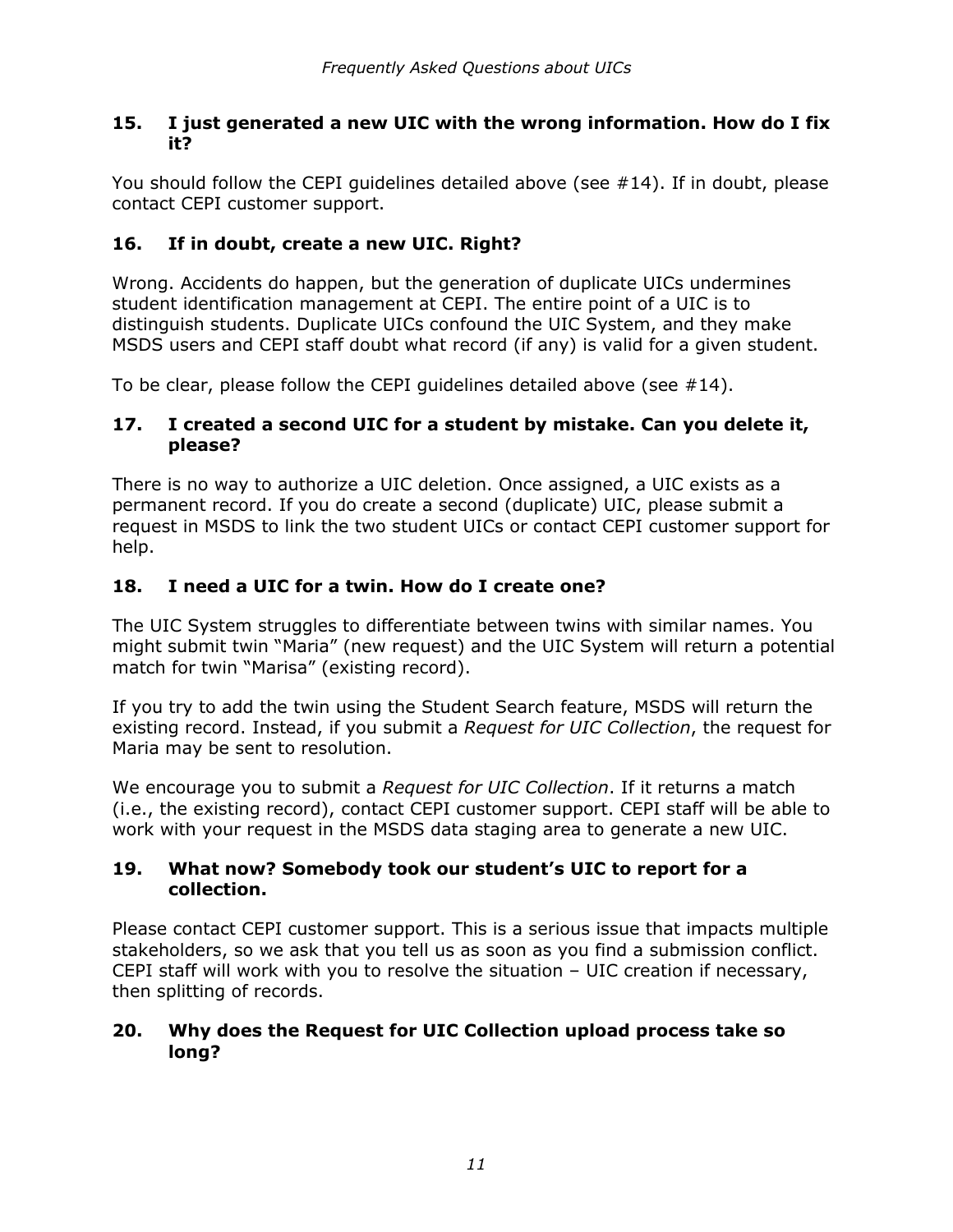The UIC System works in tandem with MSDS. The system deals with millions of records. Each student request involves matching against the existing records. If dozens of school districts are requesting UICs at the same time, the processing time becomes longer because the system resources are stretched.

You can do two things to help. First, plan well ahead of a MSDS collection submission so your UIC requests don't run up against other districts – in other words, please consider the timing of your requests (see #7).

Second, after you have acquired UICs for the students you submit as part of a *Request for UIC Collection*, delete the *Request for UIC Collection* data in your district's data staging area. Don't worry, you won't delete UIC assignments from MSDS. But if you don't clear your record space, each time you submit a *Request for UIC Collection*, MSDS will take all the students you have previously identified and try to match them again, along with any new students added to the collection.

#### <span id="page-11-0"></span>**21. I'm a researcher and would like to study Michigan students. Can I get access to deidentified student data?**

CEPI functions to make available reliable information about school and student performance. Researchers can contribute to this endeavor. If you seek access to student data, you can contact CEPI customer support with your enquiry.

Please note that CEPI will thoroughly investigate and vet any application. A primary consideration is adherence to strict legal guidelines about sharing data. Not only will you be asked about the purpose of your research, but you will be expected to explain what safeguards you will implement to protect the privacy of students.

CEPI is a trusted government agency because its staff performs their roles seriously. While CEPI staff don't want to discourage researchers from undertaking studies that may inform Michigan's citizens, it's important to highlight the responsibility we all have to uphold the rights of individuals, educational institutions and other government agencies.

#### <span id="page-11-1"></span>**22. I work for a law enforcement agency and I believe CEPI has access to student information that would assist in an ongoing criminal investigation. Who should I speak to?**

Please contact CEPI customer support. CEPI staff will work with you to secure a formal release of student information, and they will immediately notify CEPI executive leaders to expedite the process.

## <span id="page-11-2"></span>**23. What student name information should I submit to get a UIC?**

You should submit the full name on the birth certificate. If the student is unable to provide a birth certificate, or the student's name has legally changed, then the student will need to provide official documentation establishing the student's identity and age. What constitutes "official" documentation is determined by the school district (see #5).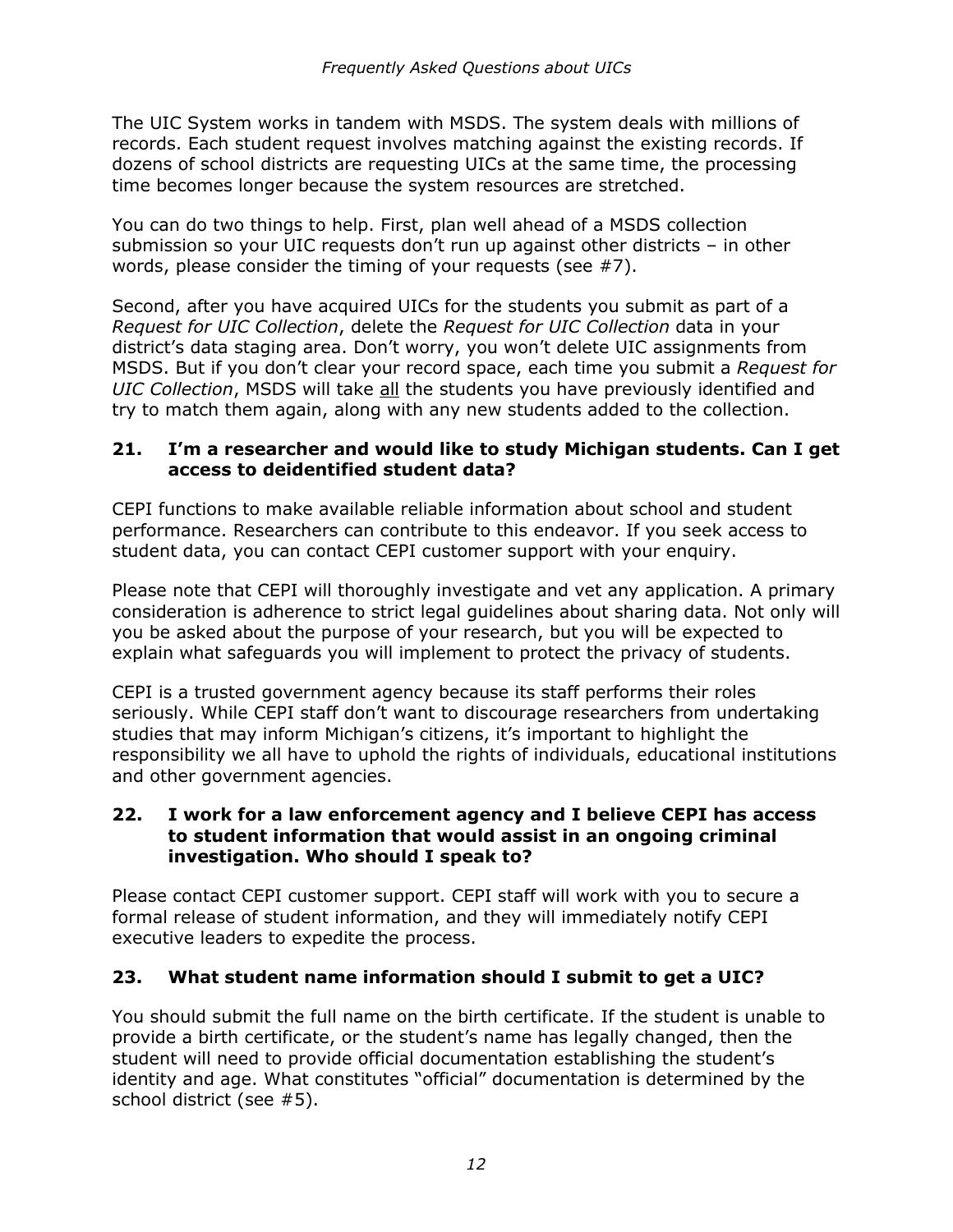### <span id="page-12-0"></span>**24. Why is the student's middle name such a big deal?**

Manual resolution of a student request often comes down to small details. A common detail is the middle name. While the middle name field is optional (because some students don't have any middle names), we would please ask you to submit middle names in full if possible. Middle initials are helpful with resolutions, but complete middle names can be decisive.

#### <span id="page-12-1"></span>**25. What details should I submit for a student who identifies as transgender?**

In line with the MSDS Collection Details Manual, you should submit the gender that a student most commonly identifies with. MSDS accepts two codes for this characteristic: either uppercase "M" (Male) or uppercase "F" (Female). Otherwise, the system will reject the request submission.

Note: this input classification enables CEPI and the Michigan Department of Education to comply with federal reporting requirements mandated by the Every Student Succeeds Act of 2015 (20 USC [6301\)](https://www.congress.gov/bill/114th-congress/senate-bill/1177/text).

You will still need to provide the student's legal name and age, as identified by official documentation (see #5 and #23). While you may record the name and pronoun a student prefers to be recognized by in the school district's student information system, CEPI requires the student's full legal name to be submitted for the purposes of identity management.

## <span id="page-12-2"></span>**26. Who can (and should) be requesting UICs for my school district?**

When individuals successfully apply for access to MSDS, they will receive a role that allows them to perform specific functions within MSDS. While there are older legacy roles still used for managing UICs, the main roles for new users are "UIC Resolver View" and "UIC Resolver Edit."

As the names suggest, the first role lets you view UIC information and the second role lets you submit and manage UIC requests. Please follow the role conventions. This is important for preserving the integrity of MSDS data and ensuring users are accountable for changing student records.

Don't use someone else's account because it has "Edit" rights! Likewise, don't let another person use your account. When you sign a security agreement with CEPI, you agree to the following statement, "*I understand all access under my user ID is my responsibility, and that allowing anyone else to use my ID will result in my account being deleted.*"

Instead, if your district does need to reassign roles, please contact CEPI customer support to submit new Application Security Forms for the appropriate personnel.